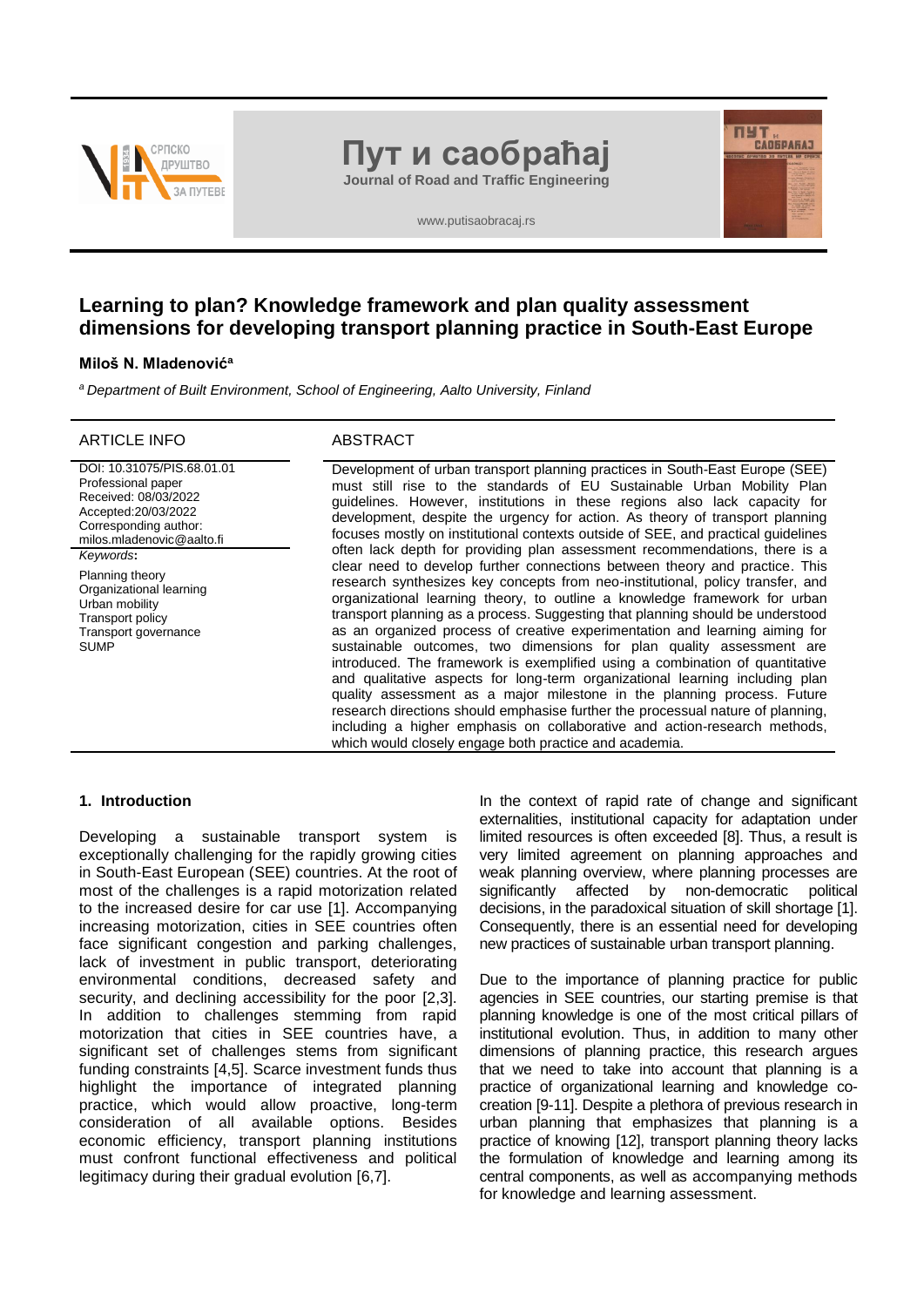Recent years have brought us the guidelines for developing Sustainable Urban Mobility Plan (SUMP) [13-15], which only hint at questions of learning through plan quality assessment while elaborating the plan, and before plan adoption. As such, we have a gap in both transport planning theory and practice, where explicit knowledge framework and plan quality evaluation criteria are missing.

Given the above gap, the objective of this paper is to develop a framework for knowledge creation and plan evaluation, appropriate for agencies in SEE countries. In order to develop a comprehensive framework of knowledge creation in transport planning, we draw from several relevant research fields. In the next section, the knowledge assessment framework builds upon the perspective of organizational institutionalism and policy transfer theory, which have been previously applied in some studies of transport policy. In the third section, in order to shed light on the learning process as the crucial part of knowledge creation in transport planning, we draw from the notion of organizational learning and expansive learning, which are less common in transport planning literature. The fourth section outlines a knowledge framework for transport planning practice, while the fifth section introduces two dimensions for plan quality assessment, together with a combination of quantitative and qualitative aspects. Section six presents an example of quality assessment, while the section seven concludes the paper, including suggestions for future actions in research and practice.

# **2. Organizational institutionalism and policy transfer theories**

The main concern of organizational institutionalism is with how and why organizations behave in certain ways [16]. In early 1970, in response to the increasing rational actor-centred theories, a new interest to redefine the role of institutions as creators and stabilizers of the system of actors emerged. The new institutionalism turned towards cognitive and cultural explanations, de-emphasizing the role of actors as being influenced by institutions and culture [17]. The two major currents in the neo-institutional theory include sociological and historical institutionalism. Sociological institutionalism focuses on the influence of broader social structures, where procedures are culturally specific practices, while historical institutionalism focuses on institutional emergence and embeddedness in temporal processes, through path dependence and divergence at critical points in time.

Nowadays, the question associated with the change of existing institutions through construction and legitimation of new practices remains one of the central focal areas of organizational intuitionalism [16].

Sociological and historical currents are increasingly intertwined, analysing how institutions provide a cultural model or script for action in path development, asymmetries of power, and unintended consequences over time. The current neo-institutional perspective interprets institutions as more-or-less taken-for-granted repetitive social behaviour of everyday interpretation and action of individuals [16,17]. Essentially, institutions include a range of formal rules and procedures that provide templates for behaviour. However, institutional repetition, routinization, and transmission are also framed by a network of symbols, cognitive scripts, and<br>moral templates embedded within particular embedded sociocultural and historical moments [16-18]. In this institutional frame, actor's identity, i.e., actorhood, is scripted by institutional structures, and actor-action relation is thus a socially-constructed package engaged in power relations. As a result, institutions influence individual's behaviour by specifying what one should do by ascribing meaning to theories about daily practices, but also by specifying what an individual can imagine doing within a given context.

As organizations often adopt new practices aiming to advance efficiency as well as social legitimacy, knowledge is an important focal point for neoinstitutional theory [16]. In this context, organizational institutionalism recognizes the role of search for knowledge as well as the role of forgetting through unlearning, disadoption, and deinstitutionalization. Furthermore, neo-institutional theory recognizes mimetic institutionalization that occurs when uncertain organizations copy others, in addition to notions of appropriateness and fashion, imitation and identification, translation and editing of ideas. Similarly, neo-institutional theory recognizes the role of selective and inferential learning, as decoupling, where institutions under pressure adopt new structures without necessarily implementing the related practices. Finally, considering the importance of socialization and internalization in the neo-institutional perspective, language and written artefacts have a significant role, as prime instruments of transmission of knowledge.

As mentioned in the introduction, public organizations in CEE and elsewhere often do not have the expertise to tackle all the problems they confront, and increasingly look outside of their organizations for answers [19]. In particular, Dolowitz and Marsh define policy transfer as a "process in which knowledge about policies, administrative arrangements, institutions, etc. in one time and/or place is used in the development of policies, administrative arrangements and institutions in another time and/or place [20]. In another definition, policy transfer analysis is a "theory of policy development that seeks to make sense of a process or set of processes in which knowledge about institutions, policies or delivery systems at one sector or level of governance is used in the development of institutions, policies, or delivery systems at another sector or level of governance" [21].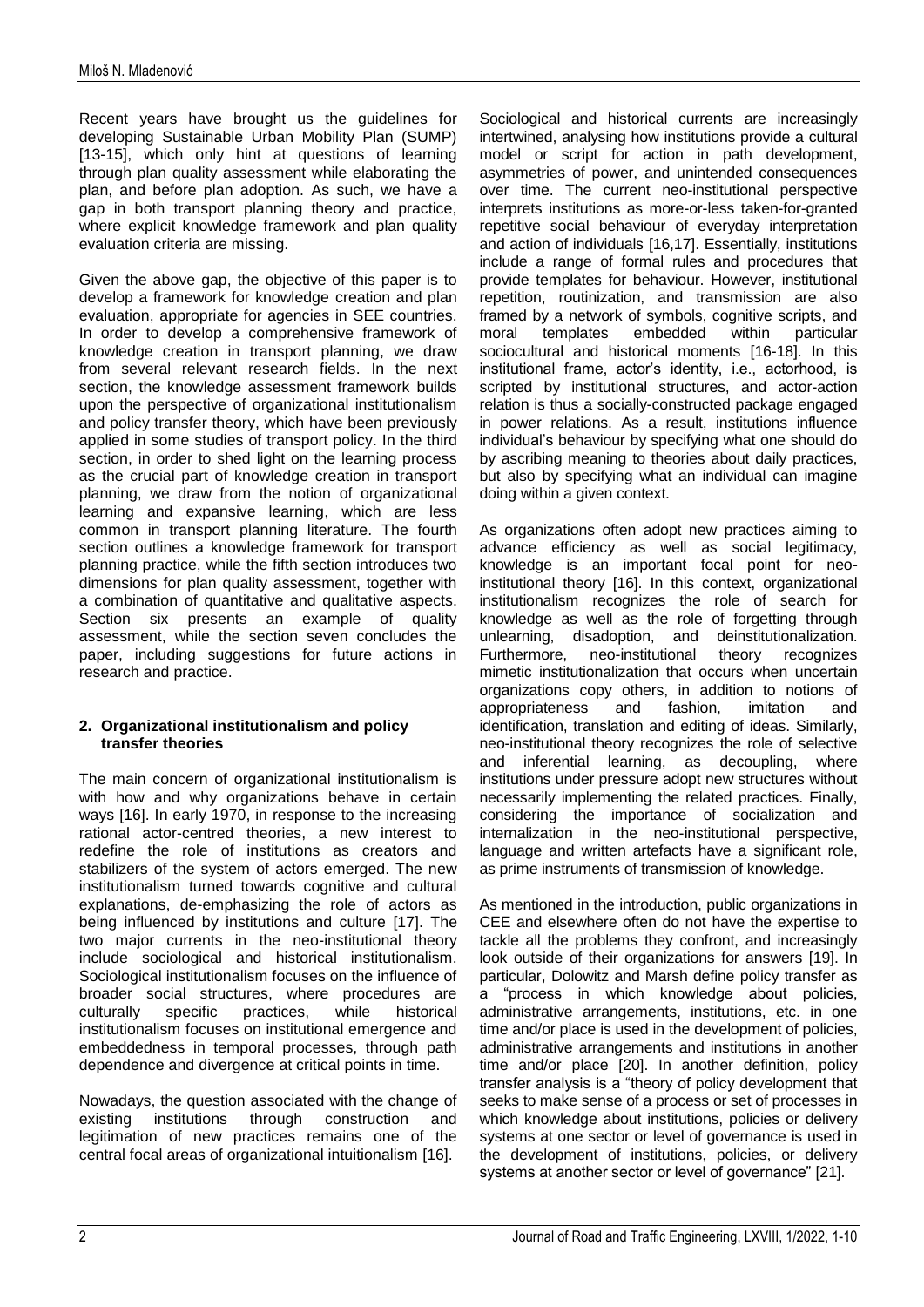Moving beyond the narrow notion of policy, policy transfer can actually include a range of elements transferred, including policy goals, policy content, policy instruments, policy programs, institutions, ideologies, ideas, attitudes, 'good practices', negative lessons, and technologies [22,23]. On the one side, rapid growth in global communication has stimulated policy transfer. On the other side, policy transfer has often been stimulated with public or professional dissatisfaction with efficiency of the existing policy, or as a way of generating legitimacy by imitating more legitimate or more successful organizations. In addition, the level of voluntary transfer can span from completely voluntary to coercive transfer processes [23], thus including different gradations of transfer (e.g., copying, emulation, hybridization, inspiration) [24].

The central pillar of policy transfer theory is that simply importing model of practice from abroad will not result in success [25]. The voluntary policy transfer process transitions through several phases, starting with problem recognition and the search for ideas, followed by the contact with potential agents of transfer, the emergence of an information feeder network, cognition and reception, up to formal policy processes and implementation [26]. In addition to these general phases, it is important to highlight that policy transfer is gradual, repetitive, delayed [27], sometimes having incomplete information and even leading to transfer failure. Furthermore, policy transfer process highlights the importance of internal and external information networks.

The efficacy and goodness of fit of the policy are an important but not the only determinant of the policy transfer success. In addition, socio-cultural values and institutional structure of the policy system have a significant impact on patterns of borrowing and diffusion [20]. Similarly to the neo-institutional theoretical perspective, at the core of policy transfer are complex socialization and learning processes, with the main institutional resource being knowledge. This complexity of organizational learning processes increases as actors have varying capacities for learning and differing agendas [20].

Having the learning process as the central column of policy transfer, previous research informs us about the importance of the compatibility with the value system and strengths of the recipient organization [21]. In addition, it is very important to take into account the inclusion of indigenous knowledge, as local voices and priorities of the prevailing organizational culture [24]. This requires openness to distinct forms of knowledge development and creative integration in the context, but also promises empowerment though ownership of the process. Taking these points into account, there is a need for developing methodologies for comprehensive evaluation of cognitive obstacles, including a detailed specification of different knowledge acquisition processes [24]. In addition to the critical ability of the public institution to assess the quality of the receiving information, an evaluation of the current status of knowledge is essential for further information seeking and knowledge integration processes [26]. The documentation and evaluation of the learning processes is often difficult, since learning process is often not visible as cognitive changes are difficult to follow. In addition, policy transfer theory informs us that transferring benefits of learning from individuals to the organizational level can be observed as effective changes in behaviour and practices. Referring to the context of SEE countries, policy transfer is additionally constrained due to a lack of national cases to imitate. Additional unknowns originate from a general lack of policy transfer research focused on SEE countries.

Transport planning has been one of the areas influenced by policy transfer, as it is a common practice that national and city governments look for solutions from other locations to tackle transport policy problems [28]. To this end, developing a culture of learning, especially learning from outside, has been identified as an important aspect of transport planning. Similarly to the general policy transfer theory, previous research in transport planning informs us about the importance of the broader social system, institutional conditions and learning culture, and networks of external contacts [28, 29]. On the good side, the developing cities have the opportunity to learn from the planning mistakes of the Western European countries and leapfrog to the latest sustainable transport planning approaches.

# **3. Organizational (un)learning as a process**

Since the late 1980s, the research on organizational learning has been wide and focusing on several deep currents [30]. These currents include the elements involved in the organizational learning process, such as, experience, members, and context. Although the organizational learning concept has emerged and developed primarily focused on private organizations, there has been an increasing interest in public organizations [31,32]. Similarly to the neo-institutional and policy transfer theory, organizational learning theory argues that knowledge is one of the most important organizational assets, which should be carefully managed within an organization due to its criticality for the performance and the long-term success [33]. Having in mind a dynamic accountability of public organizations, there is a need for continuous organizational learning, where learning is not an end in itself, but rather a means [34]. Organizational learning theories distinguish between information and knowledge, where knowledge is created and organized by the information flow, and stabilized by the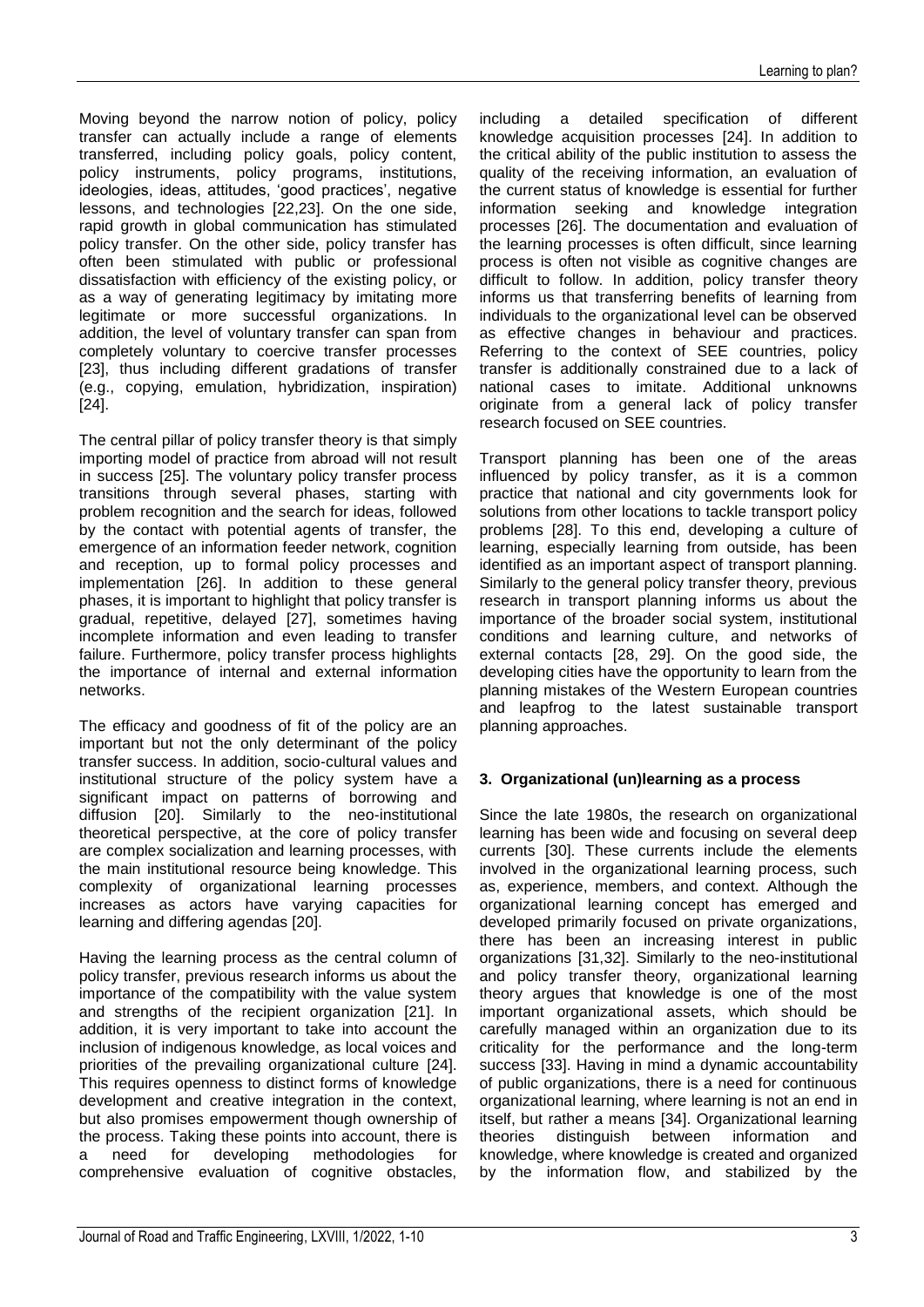commitment and beliefs of its holders. In addition, the knowledge could be either tacit or explicit. Tacit knowledge is what we know but cannot easily express, while explicit knowledge is more technical and academic that could be described by various means [35].

As the knowledge is captured, dispersed, and ingrained in organizational features, knowledge becomes a component of an organizational context and code. In turn, changing the organizational context influences what and how individuals and groups learn. Learning starts with individuals, but individual learning does not necessarily result in organizational learning [36]. Organizational learning relies on interaction between individuals in the organization. However, instead of solely focusing on individuals' cognitive processes, higher emphasis is placed on social interaction within a specific organizational context. Consequently, strategies, processes and outcomes of organizational learning are shaped by organizational culture, practices, meanings, norms, and routines [36]. In turn, expectations and behaviour are shaped by learning processes, thus indicating a mutual dependence between structural and cultural aspects, underlying the importance of commitment to structural interventions.

According to Argote and Miron-Spektor [33], organizational knowledge is embedded in a variety of repositories, including individuals, routines, and transactive memory systems. This embedding and changes in the organization's knowledge happen through the acquired experience. Argote and Miron-Spektor's theoretical framework aims to analytically tract the learning process through a theoretical framework including members, tools, tasks, and their networks. However, similarly to the notion of explicit and tacit knowledge, learning is rooted in a specific domain and part of the "idiosyncratic" knowledge cannot be transferred [32]. Thus, knowledge transfer cannot exist independently from creation. The learning process includes several sub-processes such as searching, creating, retaining, and transferring knowledge. First, the process starts with individual intuition and thinking, followed by development of shared group understandings though interaction. Following these processes, diffusion through organizations happens through organizational routines, communication and interaction, ending with application, institutionalization, and embedding of knowledge through organizational routines [32].

In order to understand the learning process involved in the new form of activities that conventional learning theories cannot properly address, here we introduce the expansive learning theory [37]. The new approach, building upon activity theory and Bateson's idea of three levels of learning, aims to deal with unstable and vague essence of the learning object, important for transformation of organizational practices [38]. Contrary to the standard learning theories that generally deal with the stable and well-defined objects, expansive learning theory focuses on learning something that is not stable, and not even defined or understood ahead of time. Thus, organizational practices are learned as they are created, as learners learn something that is not yet there [37]. In a theoretical movement from actions to activity, the specific learning actions of participants are analyzed for inner contradictions [38]. In practice, expansive learning comprises of specific sequential learning actions in the form of an expansive cycle or spiral which helps to move from the abstract to the concrete. Moreover, the theory of expansive learning puts the primacy on the communities as learners, on transformation and creation of culture, on horizontal movement and hybridization, and on the formation of theoretical concepts. Finally, as nobody knows what exactly needs to be learned, a special emphasis should be placed on the assessment of preconceptions in the existing knowledge.

# **4. A knowledge framework for transport planning practice**

As agencies in SEE countries are developing their transport planning practice, they need to account for some essential elements. First, planning is a futureoriented practice, focused on possible, probable, and desirable futures [39]. Second, planning, is a practice of shaping people's lives, as complex social beings [40]. Third, planning is practice of shaping interdependent infrastructural and technological systems, which requires a systemic approach [41]. Fourth, transport planning is an institutionalized practice with inevitable political nature [42]. Finally, planning is also a multi-dimensional practice that takes place in a certain time, space and context, including diverse planning actants [11]. Several common threads in the theories presented in the previous two sections have foundational implications for the knowledge framework in transport planning. The following are the ten main points framing organizational learning in transport planning:

- 1. Institutions are embedded in a broader sociocultural system and temporal processes.
- 2. Socio-cultural structures in institutions provide templates for actant's behaviour and identity, and are in return shaped by actant's activities.
- 3. Actants have varying capacity for learning, different agendas, and form networks, including external contacts.
- 4. Learning starts with individuals but organizational learning requires shared group understanding.
- 5. Knowledge processes are interdependent and often sequential, including different components, such as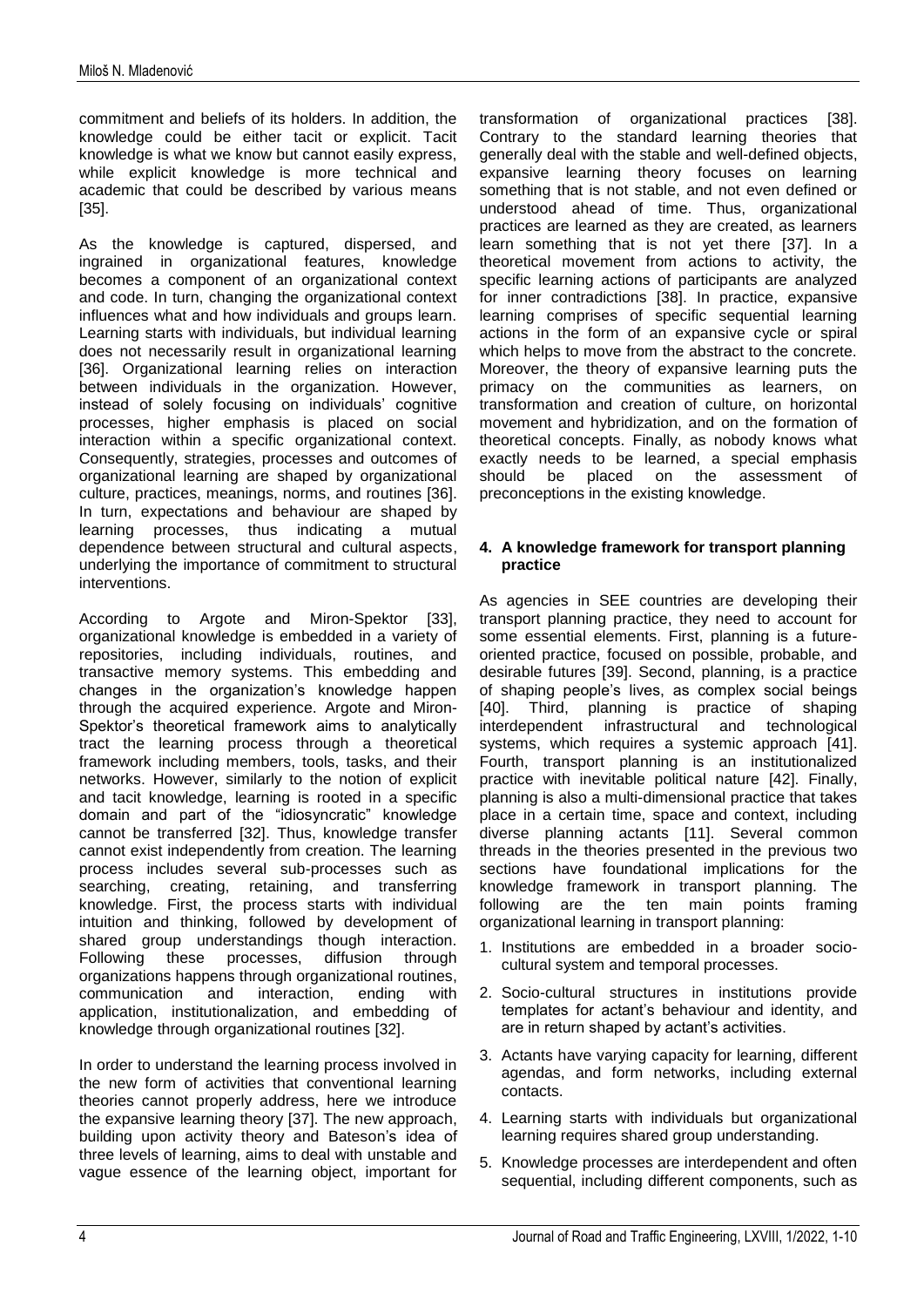searching, reception, combination, diffusion, and unlearning.

- 6. New practices are transferred and learned as they are created.
- 7. Learning often involves learning from others.
- 8. There is also knowledge that cannot be transferred.
- 9. Learning requires coping with social dynamics of these processes.
- 10.Learning requires emotional support.

Within this frame, knowledge becomes one of the most important organizational assets that needs to be carefully nurtured. As highlighted in the introduction, knowledge as an asset has even greater importance for institutions in the process of developing their transport planning practice. Developing a culture of learning requires evaluation of the current status of knowledge. In this evaluation, particular attention should be paid to preconceptions that can affect further learning processes. Within this framework, the argument that planning is a practice of organizational learning and knowledge creation builds upon Davoudi's perspective on planning activity as the practice of knowing [12]. This "knowing" is situated in time and space, and specific to a particular context. Such contextual knowing is provisional in the sense that it is constructed and constantly changing in a context which is itself constantly developing. Finally, knowing is distributed and collective, pragmatic and purposive, mediated and contested. The knowledge dimensions that Davoudi proposes include "knowing what (cognitive/theoretical knowledge), knowing how (skills/technical knowledge), knowing to what end (moral choices), and doing (action/practice)" [12].

In addition to the importance of socio-cultural context and actants in planning, an essential aspect of planning activity is an ongoing process of learning, as cognition iterates cyclically through different stages. Within our knowledge framework, this recurring learning cycle includes three general stages. The first stage is knowledge exploration and inquiry. This stage, for example, focuses on questioning the accepted practice by different knowledge actants, who might end up looking for best practice examples elsewhere. The second stage is knowledge acquisition and integration, focusing on developing a model of substitute practice or data analysis for planning purposes. The third stage is knowledge synthesis and creation, where planning involves creation of new knowledge through plan creation. These different stages of the cognition process also have different levels of learning involved. For example, integration refers to a higher learning level than acquisition.

# **5. Plan quality assessment dimensions**

Intuitively, the importance of context, actants, and knowledge creation process in planning could make sense to many veteran transport planners, even if they were not formulated explicitly before. However, the explicit formulation enables development of relevant knowledge assessment methods. Let us turn now to the state-of-the-practice in transport planning. For example, the practice includes such elements as data collection and analysis, travel demand modelling or scenario development, evaluation of alternatives, and development, evaluation of alternatives, and determining the action roadmap and project priority. Within this set of practices, evaluation of alternative plans and their implementation has been part of the state-of-the-practice since the foundational stages of transport planning [44]. However, considering the central premise that planning is a practice of organizational learning and knowledge creation, a question on assessing this learning and knowledge remains open. In practice, there are rarely any mechanisms focused on assessing the organizational learning and knowledge creation processes. The lack of such mechanisms has even greater importance for agencies that are in the process of developing their planning practice, such as those in SEE countries.

Contrary to the conventional transport planning practice, planning theory more broadly has already recognized that systematic evaluation of planning practice can contribute to improving the continuous learning process by providing important lessons and guidelines [45-48]. One aspect of planning practice evaluation is ex ante analysis of planning documents, where the focus is on the proposed practice before the implementation [49- 51]. One reason why plan is an appropriate object of learning and knowledge analysis is that plan is a communicative policy act directly related to planning agency's intentions [52]. Thus, plan quality is correlated with the quality of the planning and policy-making process. In addition, plans are contextual collections of information about intentions, actions, possible futures, and possible outcomes [52]. Consequently, plan is a focal point of action among different actants in a planning context as a 'tangible' artefact that is a prime instrument of knowledge transmission.

An often-used plan assessment method is content analysis, focusing on the plan as a document [46,52,53]. This method can include content and format analysis, but also scope assessment accounting for relevant stakeholder values and local situation. In addition, plan assessment can focus on comparison to model plans [54]. Moreover, plan assessment can centre on comparison to desired planning outcomes, having in mind affected parties [48, 55] or principles of sustainable development [46]. However, despite recognizing the importance of plan evaluation for decades, the reality is that plans are not systematically evaluated against the best practice standards [46,48].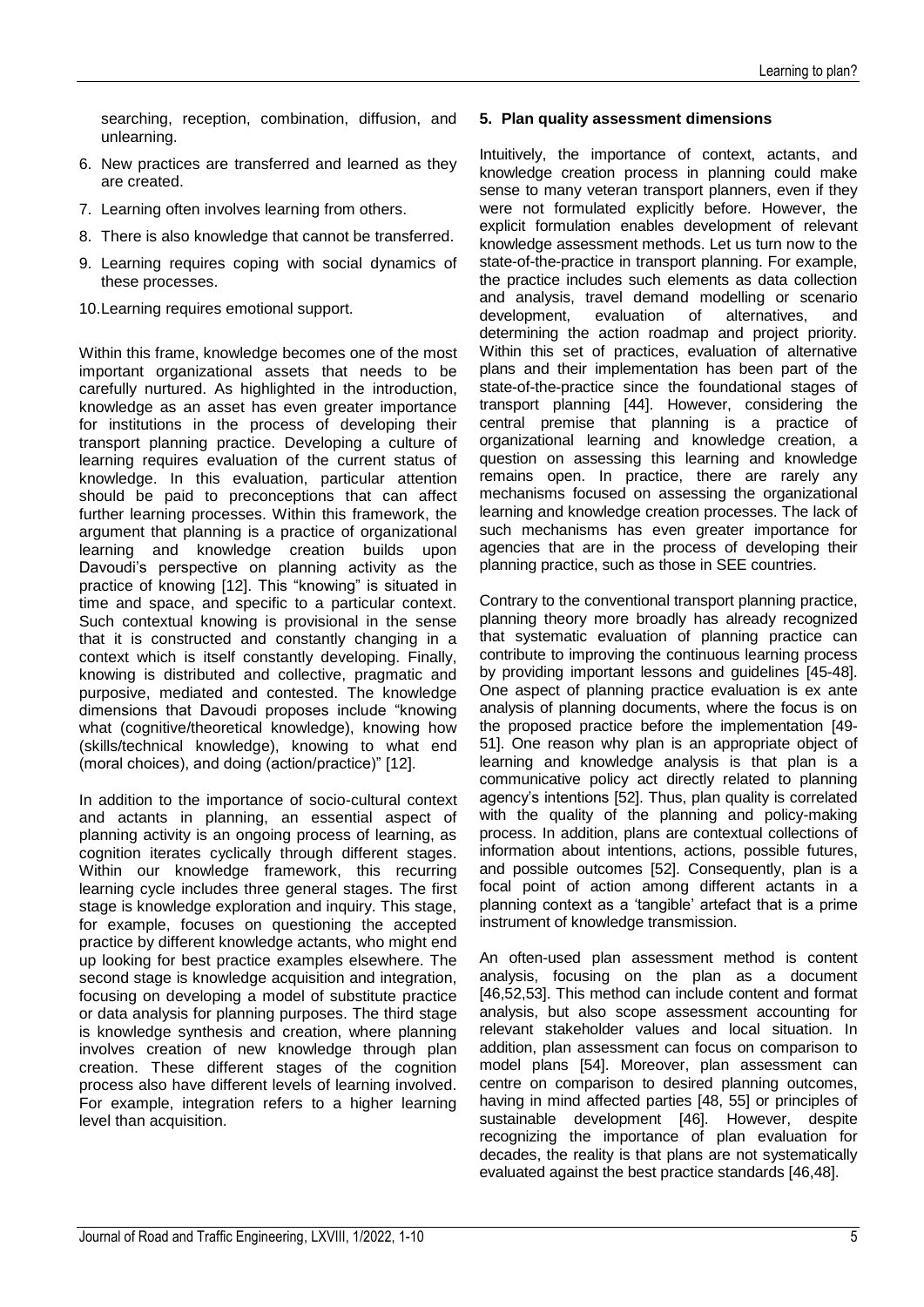The second version of SUMP guidelines relevant for SEE countries as well includes an activity 9.2, titled Finalize and assure quality of SUMP document. The guidelines only go so far as to recommend a task that would involve checking the whole SUMP document draft, using internal and/or external peer review, while supported by guiding questions in SUMP Self-Assessment tool [\(www.sump-assessment.eu\)](http://www.sump-assessment.eu/). After completing this questionnaire, one can expect to receive feedback on how well the SUMP document in question fulfils the principles of SUMP, and possible suggestions for good practice. The guidelines also recommend that self-assessment is completed by several people of the SUMP core team. The timing of this task is critical, especially having in mind agencies developing their transport planning practice. Usually, the plans are developed over a longer period of time, ending with a plan "embodiment" stage, when a plan becomes an actual tangible (or digital) object, i.e., document. Once the plan becomes a tangible object, there is an opportunity for proper plan quality assessment and immediate action on making amendments to the plan.

The underlying challenge with current SUMP guidelines is that they do not take an explicit stance on plan crafting as a learning process, and thus the guidelines on conducing plan quality assessment can be open to various interpretations that might not lead to long-term organizational learning. As such, the single-loop of organizational learning can be accomplished, where consequences of plan lead to changes in actions and strategies. However, for double- or even triple-loop learning [53], an organization needs to be able to reflect on deeper rationales and governing variables framing SUMP process. Thus, in the context of agencies developing their planning practices, we need to further draw upon fundamental theories of institutions, policy and organizational learning. As such, this research proposes two dimensions of plan quality assessment.

1. **Internal assessment** aims at comparing the plan's vision, including goals, to its own content, actions, and policies. Thus, internal assessment should identify potential inconsistencies between visions and plan's content. The number of internal plan assessment criteria can vary based on the plan visions and other individual characteristics [53], which could include governance variables besides the plan vision itself. For each of the criteria, internal consistency is graded on the five-level scale, from high to low consistency, using a grading rubric. Moreover, internal assessment can also rely on quantitative methods (e.g., [57]) that are otherwise used for ex-ante assessment, for specific aspects of the plan goals.

- 2. **External assessment** aims at comparing the plan components to the "ideal" plan components. In order to identify missing plan components, a plan in question should be compared to SUMP components. Similar to the internal consistency, external consistency is graded on the five-level scale, from high to low consistency. A grading rubric for external evaluation could be developed based on the main SUMP components SUMP, such as those including:
	- a) Clear goals and objectives
	- b) A long-term vision and clear
	- implementation plan
	- c) An assessment of current and future performance
	- d) The balanced and integrated development of all modes
	- e) Horizontal and vertical integration
	- f) Participatory approach
	- g) Monitoring, review, reporting

Internal and external plan quality assessment, based on the grading rubric conversion to a scale from one to five, result in a plan quality indicator - Plan Overlap Index (POI). POI is calculated as:

$$
POI = IPS \cdot Wi + EPS \cdot We
$$
 [1]

*Subject to:*

*Where:* 

POI, IPS, Wi, EPS, We ∈ [0, 1]

\nWi + We = 1

\nWhere:

\n
$$
POI = plan \noverlap in dex
$$
\nIPS = internal plan \nscore

\nWi = weight for IPS

\nEPS = external plan \nscore

\nWe = weight for EPS

Weights for IPS and EPS are something that planners can adjust according to their perception of the importance between internal and external assessment. Taking into account that there is a recommendation to review the plan by several experts, the weights provide an opportunity for the individual weights that experts assign. On the contrary, these weights can be defined as part of the organizational practice. In general, the closer the POI value is to zero, the more incoherence is there in the plan. However, accounting for IPS and EPS allows to identify critical aspects of incoherence.

# **6. Example of plan quality assessment**

The following Tables 1, 2, and 3 illustrate a numerical example for calculating POI for three hypothetical plans. One should note that in this example, the internal plan assessment bases on five criteria – which are ideally related to five aspects of plan vision or goals.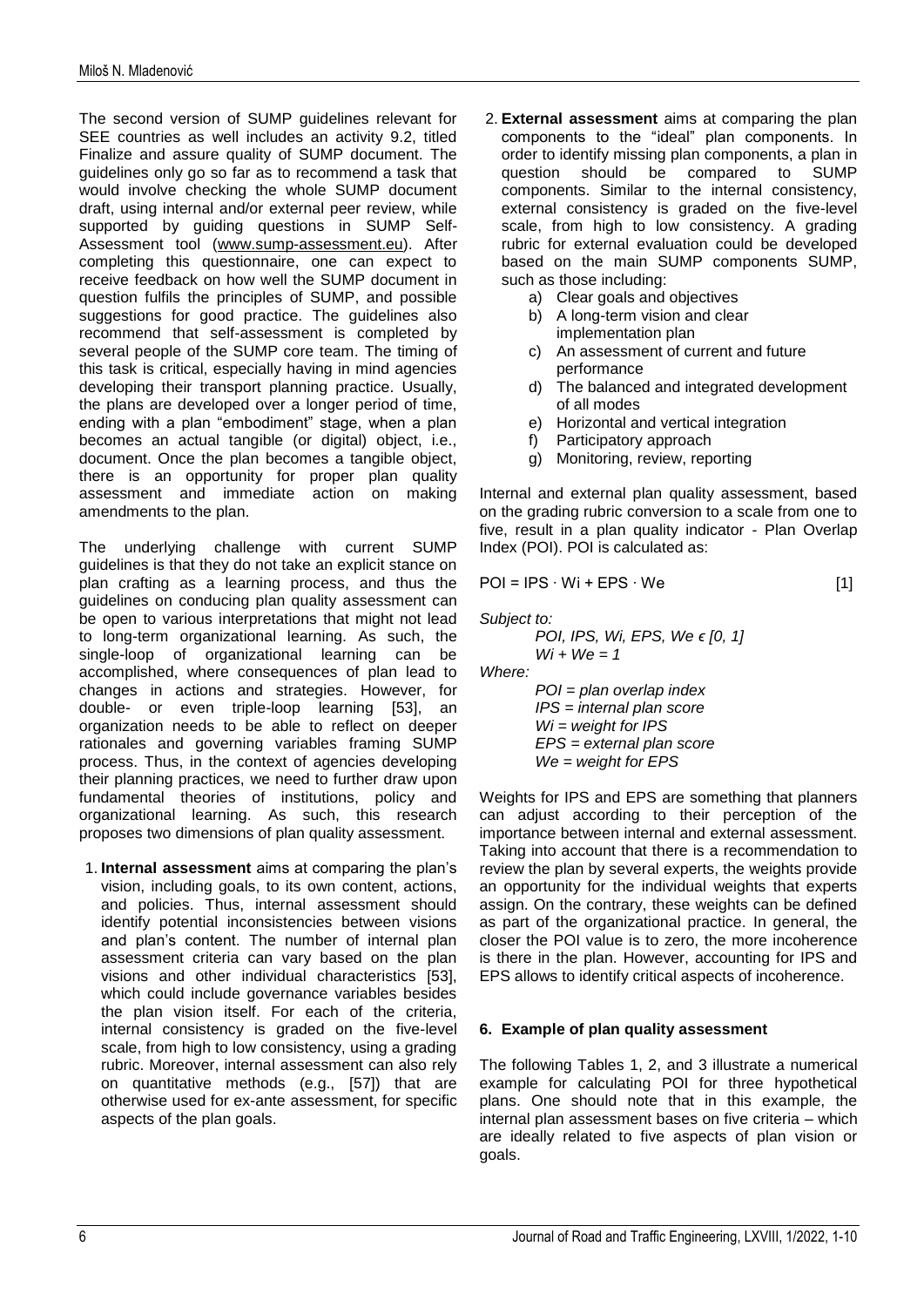In comparison, external plan assessment has fixed seven grading criteria, based on SUMP guidelines. In addition, considering that the summation of external criteria score can range between 7 (if plan receives score of one for each external criteria) and 35 (if a plan receives a score of five for each external criteria), EPS, similarly to IPS, is normalized on the scale of zero to one.

| <b>Internal</b> |     | <b>External</b> |      |
|-----------------|-----|-----------------|------|
| IC1             | 5   | EC <sub>1</sub> | 5    |
| IC <sub>2</sub> | 5   | EC <sub>2</sub> | 5    |
| IC3             | 5   | EC <sub>3</sub> | 5    |
| IC4             | 5   | EC <sub>4</sub> | 5    |
| IC <sub>5</sub> | 5   | EC <sub>5</sub> | 5    |
| <b>SUM</b>      | 25  | EC <sub>6</sub> | 5    |
| <b>IPS</b>      |     | EC7             | 5    |
| Wi              | 0.4 | <b>SUM</b>      | 35   |
| $IPS*Wi$        | 0.4 | <b>EPS</b>      | 1.00 |
|                 |     | We              | 0.6  |
|                 |     | $EPS * We$      | 0.60 |
| POI             |     | 1.00            |      |

**Table 1.** Example of plan assessment for extremely coherent plan

*Source: (Author)*

**Table 2.** Example of plan assessment for very coherent plan

| <b>Internal</b> |      | <b>External</b> |      |
|-----------------|------|-----------------|------|
| IC1             | 5    | EC1             | 3    |
| IC2             | 3    | EC <sub>2</sub> | 5    |
| IC <sub>3</sub> | 5    | EC <sub>3</sub> | 3    |
| IC <sub>4</sub> | 3    | EC <sub>4</sub> | 5    |
| IC <sub>5</sub> | 3    | EC <sub>5</sub> | 5    |
| <b>SUM</b>      | 19   | EC <sub>6</sub> | 3    |
| <b>IPS</b>      | 0.7  | EC7             | 5    |
| Wi              | 0.4  | <b>SUM</b>      | 29   |
| $IPS*Wi$        | 0.28 | <b>EPS</b>      | 0.79 |
|                 |      | We              | 0.6  |
|                 |      | $EPS * We$      | 0.47 |
| POI             |      | 0.75            |      |

*Source: (Author)*

**Table 3.** Example of plan assessment for very incoherent plan

| POI             |      | 0.25            |      |  |
|-----------------|------|-----------------|------|--|
|                 |      | $EPS * We$      | 0.17 |  |
|                 |      | We              | 0.6  |  |
| IPS*Wi          | 0.08 | <b>EPS</b>      | 0.29 |  |
| Wi              | 0.4  | <b>SUM</b>      | 15   |  |
| <b>IPS</b>      | 0.2  | EC7             | 3    |  |
| <b>SUM</b>      | 9    | EC <sub>6</sub> | 1    |  |
| IC <sub>5</sub> | 1    | EC <sub>5</sub> | 3    |  |
| IC4             | 3    | EC <sub>4</sub> | 3    |  |
| IC3             | 1    | EC <sub>3</sub> | 1    |  |
| IC2             | 3    | EC <sub>2</sub> | 3    |  |
| IC1             |      | EC1             | 1    |  |
| <b>Internal</b> |      | <b>External</b> |      |  |

*Source: (Author)*

#### **7. Conclusions**

Planning, as making decisions about collective future, should be understood as an organized process of creative experimentation and learning aiming for sustainable outcomes. As process and outcome of planning are interdependent, just like mind-body, we need to avoid artificial separation between these aspects. After decades of institutionalized transport planning in SEE, given the urgency of climate crisis and global well-being, there is a need to leapfrog to a new level of planning practice. Here, we have to recognize that agencies in SEE region often lack funding, or wider institutional capacity of this organizational transition. However, this research argues that the challenge is not just in resources, but also in the approach to planning. Just as with tripleloop learning, changing core preconceptions in the governance system should open up opportunities for new paths away from the anchored institutional practices.

Beyond SEE, transport planning theory worldwide has attempted to move away from failed comprehensive rationality model, completely incapable to deal with the present-day world filled with deep uncertainty, vulnerability, and ambiguity. Following in the pahtways of complexity theory more generally, we know that state-of-the-art planning process has to rely on structured communicative practices and a combination of different types of knowledges [11,58,59]. This reserach has attempted to contribute with a classical decision science action – making the implicit explicit. The implicit assumptions about the importance of institution, policy learning, and orgnizational learning have helped in outlining a larger framework of planning as a practice of knowing and learning. Moreover, this research has introduced a mixed-method example for plan quality assessment that can be used as a boundary object in communicative sense.

Subscribing to the model where both structure and agency shape the development of an institution, we have to recognize taht institutionalized models impact practices independent of organized actor adoption. First few waves of SUMP research and development [60] has provided many practical aspects for growing the culture of modern transport planning around Europe. However, generic frameworks ultimately have to face the importance of cultural context for transfer and learning. As we know from policy transfer literature, policy 'borrowing' should not become an easy option, substituting for domestic innovation. Moreover, this kind of transfer can easily lead to the danger of transferring only the rhetoric, without the adequate substance of planning. As such, next generations of SUMP guidelines and EU structural funding have to explicitly target cultural and institutional forces that affect the development of contextualized institutional models around Europe.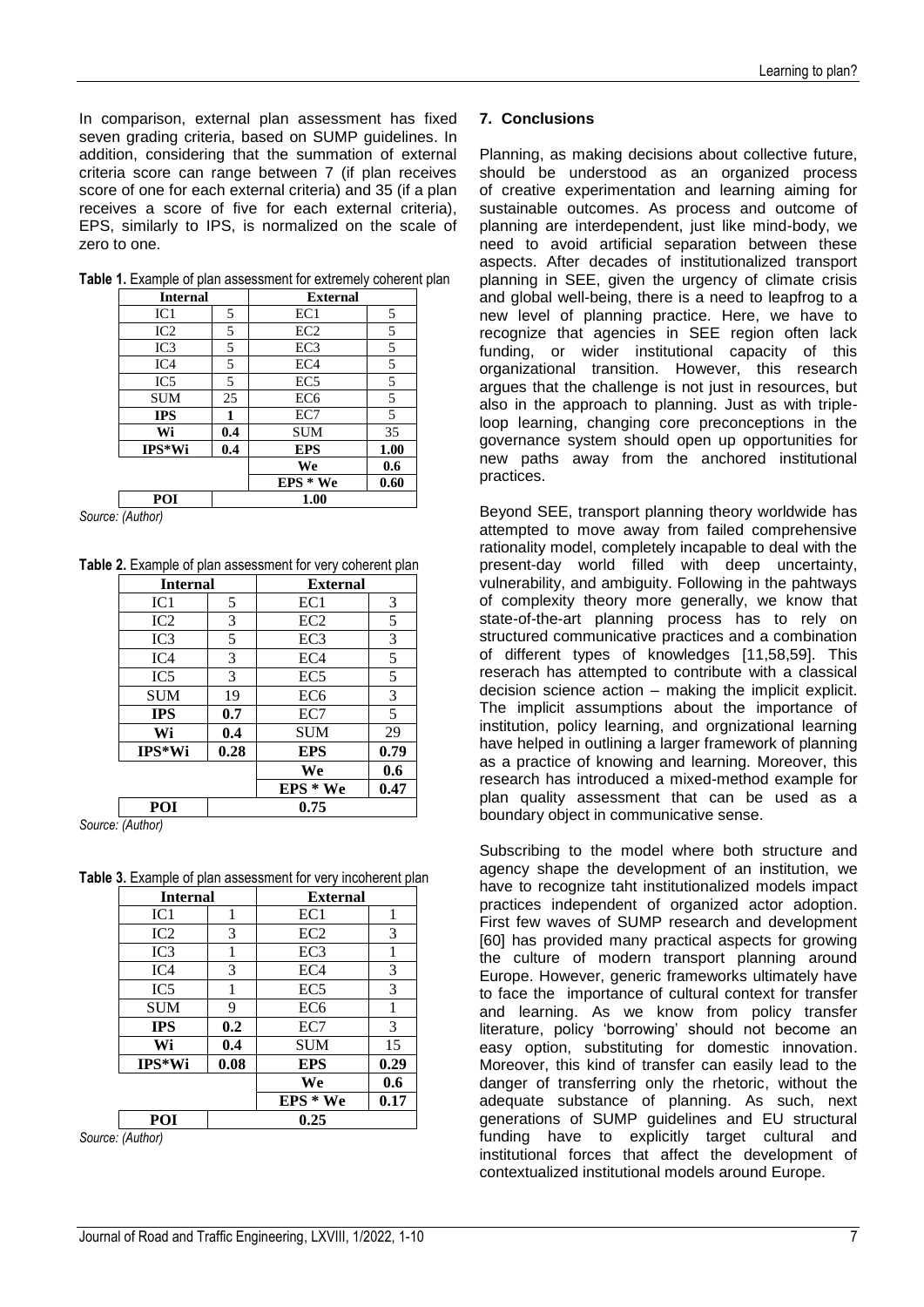For one, many of SEE cities could benefit from explicit funding for institutional development, as opposed to infrastructural investment.

Finally, we hope that this research opens new pathways for action that could tie into the ongoing SUMP development, hand in hand with changes in education, practice, and research activities. Further research in SEE region should focus more on understanding flows of knowledge in planning processes [10,11], the role that power and politics have directly or indirectly on planning [61,62], and closer collaboration between academia and planning practicioners, especially in the form of action-research [63].

## **References**

- Dimitriou, H. T., & Gakenheimer, R. (2011). Urban transport in the developing world: a handbook of policy and practice: Edward Elgar Publishing.
- [2] Mladenović, M. N., Toivonen, T., Willberg, E., & Geurs, K. T. (Eds.). (2021). Transport in human scale cities. Edward Elgar Publishing.
- [3] Mladenović, M. N., Leviäkangas, P., Roncoli, C., & Hänninen, S. (2020). Rethinking transport–towards clean and inclusive mobility (Highlights of the 2020 Transport Research Arena conference). European Transport Research Review, 12(1), 1-3.
- [4] Glavic, D., Mladenovic, M. N., & Stevanovic, A. (2016). Policy Improvements for winter road maintenance in South-East Europe: case study of Serbia. Public Works Management & Policy, 21(2), 173-195.
- [5] Glavić, D., Milenković, M., Nikolić, M., & Mladenović, M. N. (2018). Determining the number and location of winter road maintenance depots–a case study of the district road network in Serbia. Transport planning and technology, 41(2), 138-153.
- [6] Glavic, D., Mladenovic, M., Luttinen, T., Cicevic, S., & Trifunovic, A. (2017). Road to price: User perspectives on road pricing in transition country. Transport Research Part A: Policy and Practice, 105, 79-94.
- [7] Glavić, D., Mladenović, M. N., Milenković, M., & Malenkovska Todorova, M. (2021). User Perspectives on Distance-and Time-Based Road Tolling Schemes: European Case Study. Journal of Transport Engineering, Part A: Systems, 147(9), 05021005.
- [8] Haynes, K. E., Gifford, J. L., & Pelletiere, D. (2005). Sustainable transportation institutions and regional evolution: Global and local perspectives. Journal of Transport Geography, 13(3), 207-221.
- [9] Mladenović, M. N., Kyttä, M., Forss, K., & Kahila-Tani, M. (2021). What could transport planning practice learn from public participation GIS method?. In Transport in Human Scale Cities. Edward Elgar Publishing.
- [10] Eräranta, S., & Mladenović, M. N. (2021). The impact of actor-relational dynamics on integrated planning practice. Transactions of the Association of European Schools of Planning, 9-22.
- [11] Eräranta, S., & Mladenović, M. N. (2021). Networked dynamics of knowledge integration in strategic spatial planning processes: a social network approach. Regional Studies, 55(5), 870-882.
- [12] Davoudi, S. (2015). Planning as practice of knowing. Planning Theory, 14(3), 316-331.
- [13] Blyth, P. L., & Mladenovic, M. (2015). Sustainable Urban Mobility Plans: Towards a Common Transport Planning Framework. Journal of Road and Traffic Engineering, 61(4), 5-14.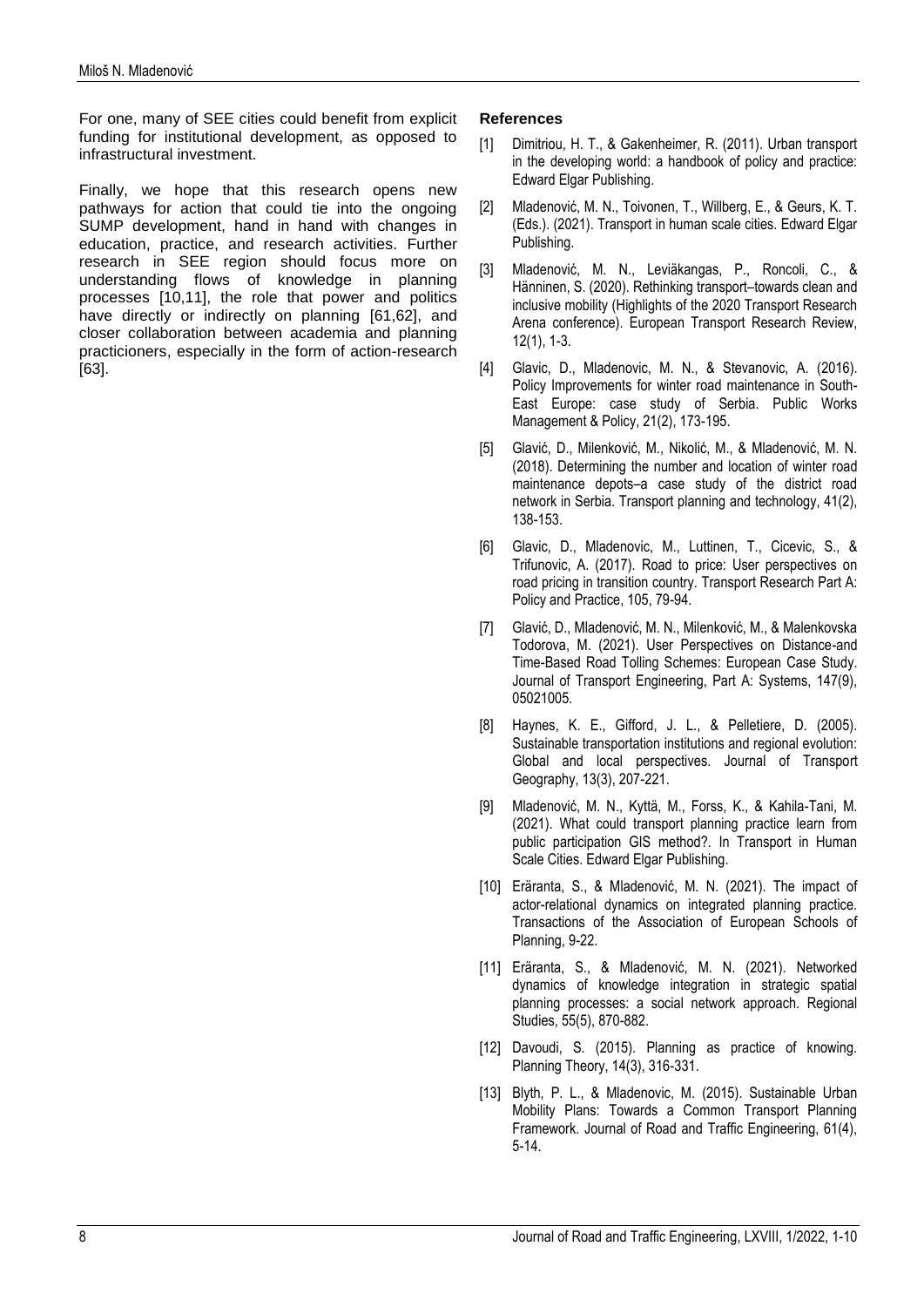- [14] Sitányiová, D., & Masarovicová, S. (2016). Development status of Sustainable Urban mobility plans in European Union new member states. International Journal of Transport Development and Integration, 1(1), 16-27.
- [15] Werland, S. (2020). Diffusing sustainable urban mobility planning in the EU. Sustainability, 12(20), 8436.
- [16] Greenwood, R., Oliver, C., Sahlin, K., & Suddaby, R. (Eds.). (2008). The SAGE Handbook of Organizational Institutionalism. London, UK: Sage Publications.
- [17] Powell, W. W., & Bromley, P. (2013). New Institutionalism in the Analysis of Complex Organizations. Elsevier (Hg.): International Encyclopedia of Social and Behavioral Sciences, 2, 1-13.
- [18] Hall, P. A., & Taylor, R. C. (1996). Political science and the three new institutionalisms. Political studies, 44(5), 936-957.
- [19] Stone, D. (1999). Learning lessons and transferring policy across time, space and disciplines. Politics, 19(1), 51-59.
- [20] Dolowitz, D., & Marsh, D. (1996). Who learns what from whom: a review of the policy transfer literature. Political studies, 44(2), 343-357.
- [21] Evans, M. (Ed.). (2004). Policy transfer in global perspective. Hants, UK: Ashgate Publishing, Ltd.
- [22] Colomb, C. (2007). The added value of transnational cooperation: Towards a new framework for evaluating learning and policy change. Planning, Practice & Research, 22(3), 347-372.
- [23] Dolowitz, D. P., & Marsh, D. (2000). Learning from abroad: The role of policy transfer in contemporary policy-making. Governance, 13(1), 5-23.
- [24] Evans, M. (2009). Policy transfer in critical perspective. Policy studies, 30(3), 243-268.
- [25] Marsh, D., & Sharman, J. C. (2009). Policy diffusion and policy transfer. Policy studies, 30(3), 269-288.
- [26] Lee, T., & Van de Meene, S. (2012). Who teaches and who learns? Policy learning through the C40 cities climate network. Policy Sciences, 45(3), 199-220.
- [27] Wood, A. (2015). Multiple temporalities of policy circulation: gradual, repetitive and delayed processes of BRT adoption in South African cities. International Journal of Urban and Regional Research, 39(3), 568-580.
- [28] Glaser, M., Bertolini, L., te Brömmelstroet, M., Blake, O., & Ellingson, C. (2021). Learning through policy transfer? Reviewing a decade of scholarship for the field of transport. Transport Reviews, 1-19.
- [29] Marsden, G., & Stead, D. (2011). Policy transfer and learning in the field of transport: A review of concepts and evidence. Transport Policy, 18(3), 492-500.
- [30] Argote, L. (2011). Organizational learning research: Past, present and future. Management learning, 42(4), 439-446.
- [31] Choi, T., & Chandler, S. M. (2015). Exploration, exploitation, and public sector innovation: an organizational learning perspective for the public sector. Human Service Organizations: Management, Leadership & Governance, 39(2), 139-151.
- [32] Rashman, L., Withers, E., & Hartley, J. (2009). Organizational learning and knowledge in public service organizations: A systematic review of the literature. International Journal of Management Reviews, 11(4), 463- 494.
- [33] Argote, L., & Miron-Spektor, E. (2011). Organizational learning: From experience to knowledge. Organization science, 22(5), 1123-1137.
- [34] Greiling, D., & Halachmi, A. (2013). Accountability and organizational learning in the public sector. Public Performance & Management Review, 36(3), 380-406.
- [35] Nonaka, I. (1994). A dynamic theory of organizational knowledge creation. Organization science, 5(1), 14-37.
- [36] Wang, C. L., & Ahmed, P. K. (2003). Organisational learning: a critical review. The learning organization, 10(1), 8-17.
- [37] Engeström, Y. (2014). Learning by expanding: Cambridge University Press.
- [38] Engeström, Y., & Kerosuo, H. (2007). From workplace learning to inter-organizational learning and back: the contribution of activity theory. Journal of workplace learning, 19(6), 336-342.
- [39] Sustar, H., Mladenović, M. N., & Givoni, M. (2020). The landscape of envisioning and speculative design methods for sustainable mobility futures. Sustainability, 12(6), 2447.
- [40] Mladenović, M. N., Geurs, K. T., Willberg, E., & Toivonen, T. (2021). Setting the stage for transport in human scale cities. In Transport in Human Scale Cities. Edward Elgar Publishing.
- [41] Mladenovic, M. N., & Trifunovic, A. (2014). The shortcomings of the conventional four step travel demand forecasting process. Journal of Road and Traffic Engineering, 60(1), 5- 12.
- [42] Mladenović, M. N. (2017). Transport justice: designing fair transport systems. Transport Reviews, 37(2), 245-246.
- [43] Campbell, E. W. (1968). The Transportation System: An Evaluation of Alternative Land Use and Transportation Systems in the Chicago Area. Highway Research Record, 238, 103-116.
- [44] Seasons, M. (2021). Evaluating urban and regional plans: from theory to practice. UBC Press.
- [45] Oliveira, V., & Pinho, P. (2009). Evaluating plans, processes and results. Planning theory & practice, 10(1), 35-63.